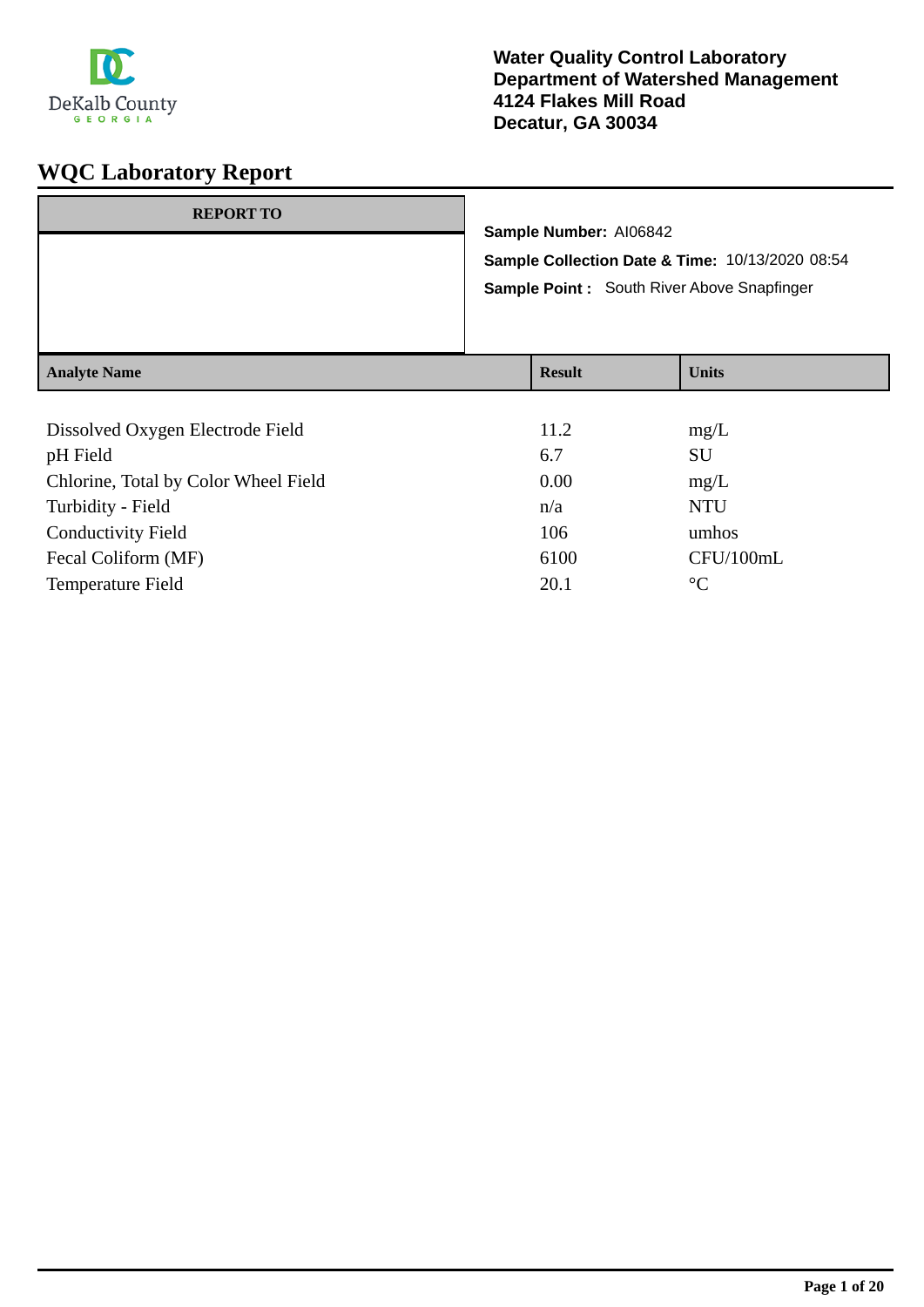

| <b>REPORT TO</b>                    | Sample Number: AI06843<br>Sample Point : South River Below LAS | Sample Collection Date & Time: 10/13/2020 10:13 |
|-------------------------------------|----------------------------------------------------------------|-------------------------------------------------|
| <b>Analyte Name</b>                 | <b>Result</b>                                                  | <b>Units</b>                                    |
| Chloring Total by Color Wheel Field | $\Omega$ $\Omega$                                              | ma/L                                            |

| Chlorine, Total by Color Wheel Field | 0.00 | mg/L            |
|--------------------------------------|------|-----------------|
| <b>Conductivity Field</b>            | 99   | umhos           |
| pH Field                             | 7.2  | SU              |
| Dissolved Oxygen Electrode Field     | 12.1 | mg/L            |
| Temperature Field                    | 20.0 | $\rm ^{\circ}C$ |
| Fecal Coliform (MF)                  | 2000 | CFU/100mL       |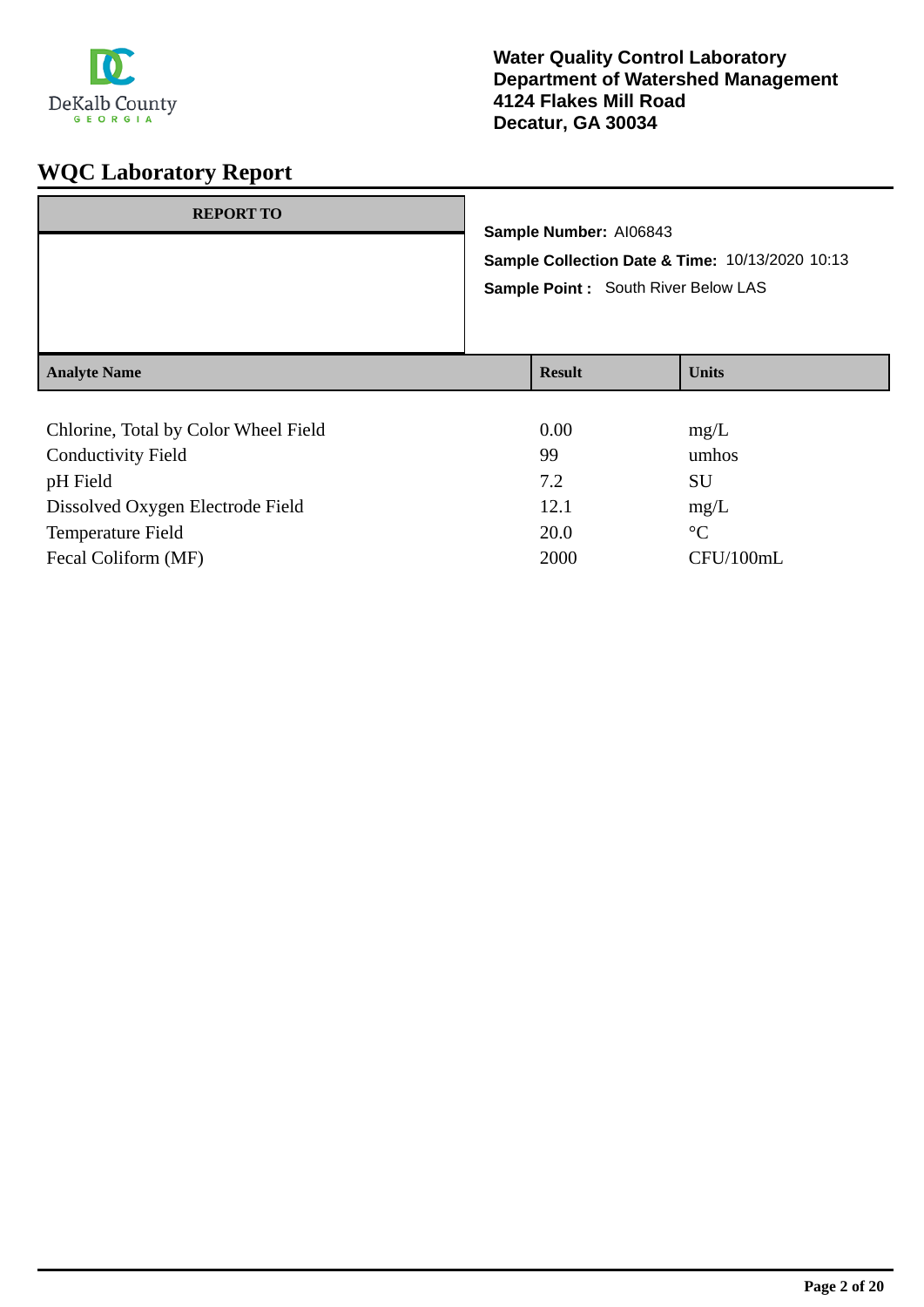

| <b>REPORT TO</b>                 | Sample Number: AI06844 |                                                                                                 |
|----------------------------------|------------------------|-------------------------------------------------------------------------------------------------|
|                                  |                        | Sample Collection Date & Time: 10/13/2020 09:27<br>Sample Point: South River at Bouldercrest Rd |
| <b>Analyte Name</b>              | <b>Result</b>          | <b>Units</b>                                                                                    |
| Dissolved Oxygen Electrode Field | 10.0                   | mg/L                                                                                            |

| <b>DISSOLVED ON LOCAL LICENSE 1 ICIU</b> | 1 v.v | $\mathbf{H}(\mathbf{z})$ |
|------------------------------------------|-------|--------------------------|
| pH Field                                 | 7.3   | SU                       |
| Temperature Field                        | 20.1  | $\rm ^{\circ}C$          |
| Chlorine, Total by Color Wheel Field     | 0.00  | mg/L                     |
| <b>Conductivity Field</b>                | 146   | umhos                    |
| Fecal Coliform (MF)                      | 3500  | CFU/100mL                |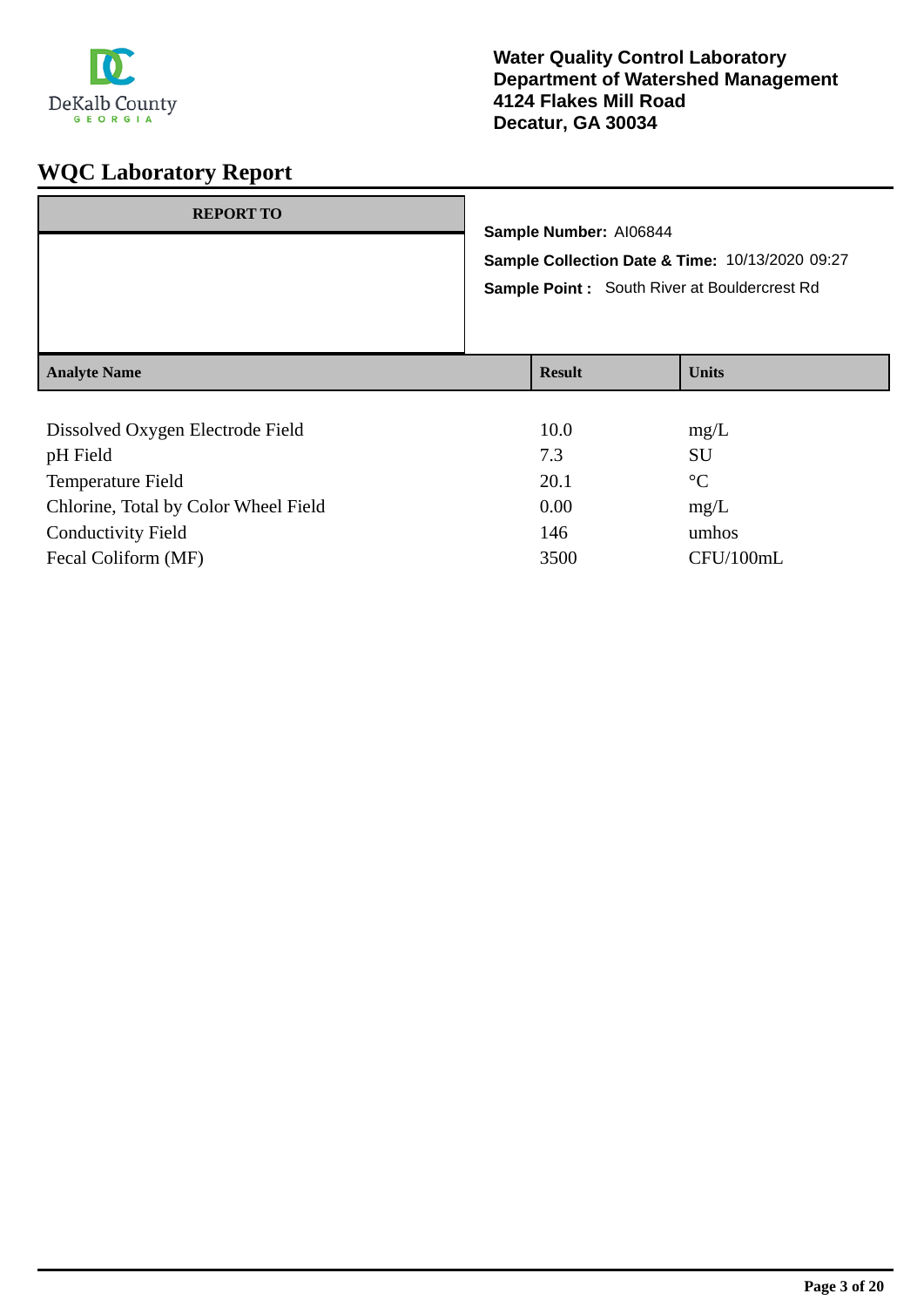

|                     | Sample Number: AI06845<br>Sample Point : South River at Klondike Rd | Sample Collection Date & Time: 10/13/2020 09:42 |
|---------------------|---------------------------------------------------------------------|-------------------------------------------------|
| <b>Analyte Name</b> | <b>Result</b>                                                       | <b>Units</b>                                    |

| <b>Conductivity Field</b>            | 95   | umhos           |
|--------------------------------------|------|-----------------|
| Dissolved Oxygen Electrode Field     | 9.1  | mg/L            |
| Fecal Coliform (MF)                  | 5450 | CFU/100mL       |
| pH Field                             | 7.0  | <b>SU</b>       |
| Temperature Field                    | 20.2 | $\rm ^{\circ}C$ |
| Chlorine, Total by Color Wheel Field | 0.00 | mg/L            |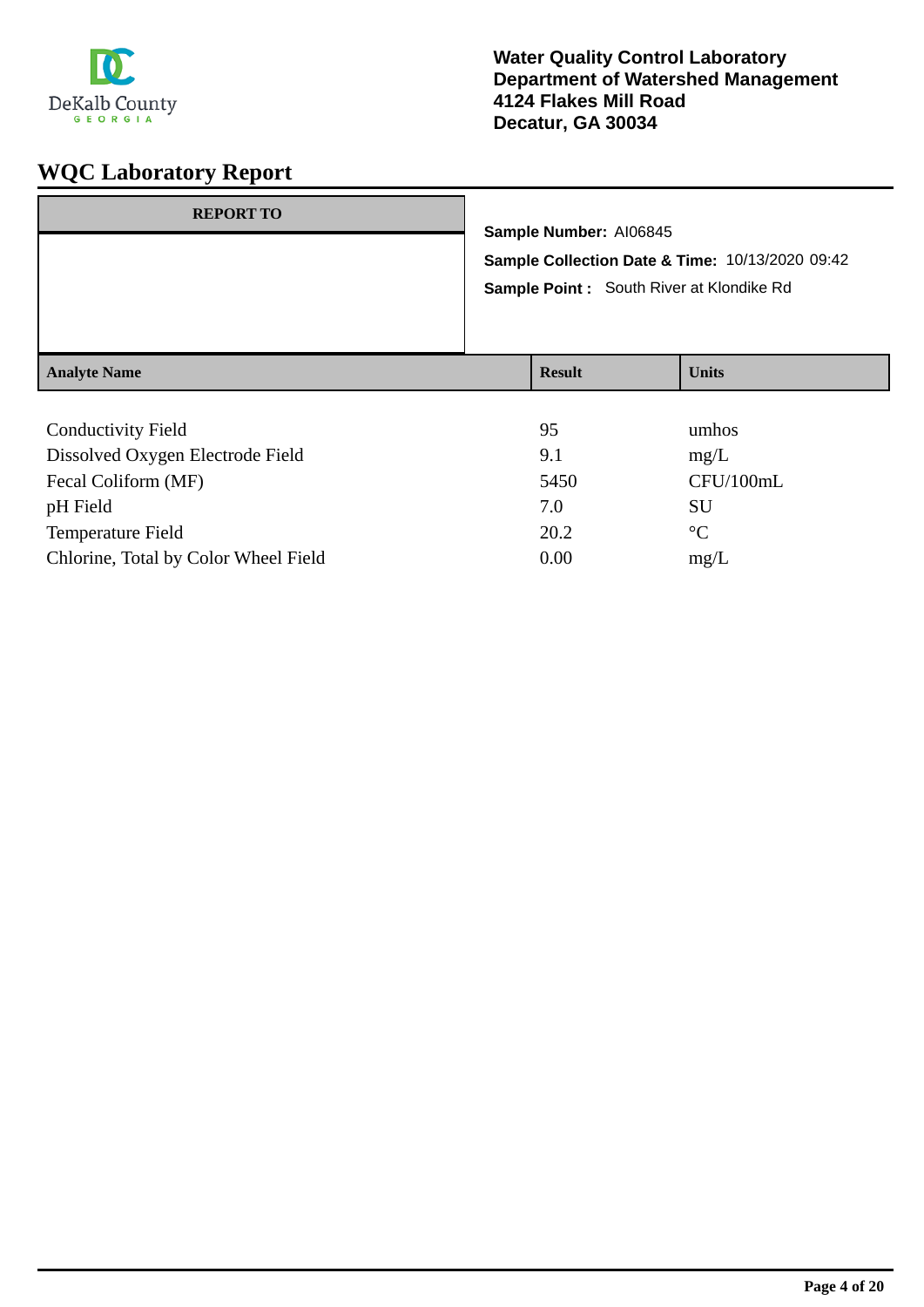

| <b>REPORT TO</b>                 |                                                 |               |              |
|----------------------------------|-------------------------------------------------|---------------|--------------|
|                                  | Sample Number: AI06846                          |               |              |
|                                  | Sample Collection Date & Time: 10/13/2020 10:33 |               |              |
|                                  | Sample Point: Entrenchment Creek: Const. Rd.    |               |              |
|                                  |                                                 |               |              |
|                                  |                                                 |               |              |
| <b>Analyte Name</b>              |                                                 | <b>Result</b> | <b>Units</b> |
|                                  |                                                 |               |              |
| Dissolved Oxygen Electrode Field |                                                 | 9.7           | mg/L         |

| 7.0  | SU        |
|------|-----------|
| 0.00 | mg/L      |
| 161  | umhos     |
| 4400 | CFU/100mL |
| 20.3 | $\circ$ C |
|      |           |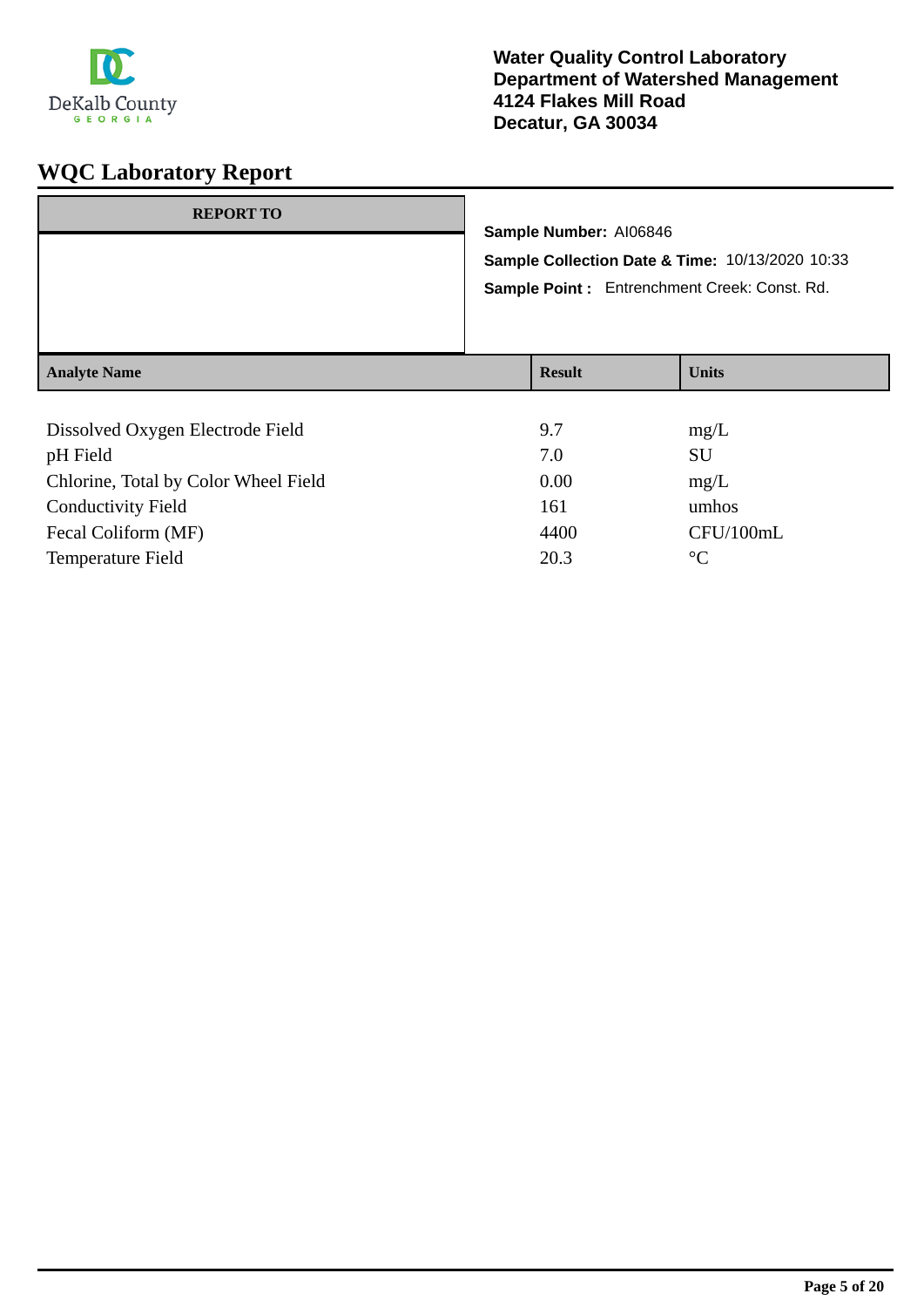

| <b>REPORT TO</b>    | Sample Number: AI06847<br>Sample Collection Date & Time: 10/13/2020 10:12<br>Sample Point : Shoal Creek Rainbow Drive |              |  |
|---------------------|-----------------------------------------------------------------------------------------------------------------------|--------------|--|
|                     |                                                                                                                       |              |  |
| <b>Analyte Name</b> | <b>Result</b>                                                                                                         | <b>Units</b> |  |
| Fecal Coliform (MF) | 530                                                                                                                   | CFU/100mL    |  |
| Temperature Field   | 183                                                                                                                   | $^{\circ}C$  |  |

| 18.3 | $\circ$ |
|------|---------|
| 13.2 | mg/L    |
|      | SU      |
|      |         |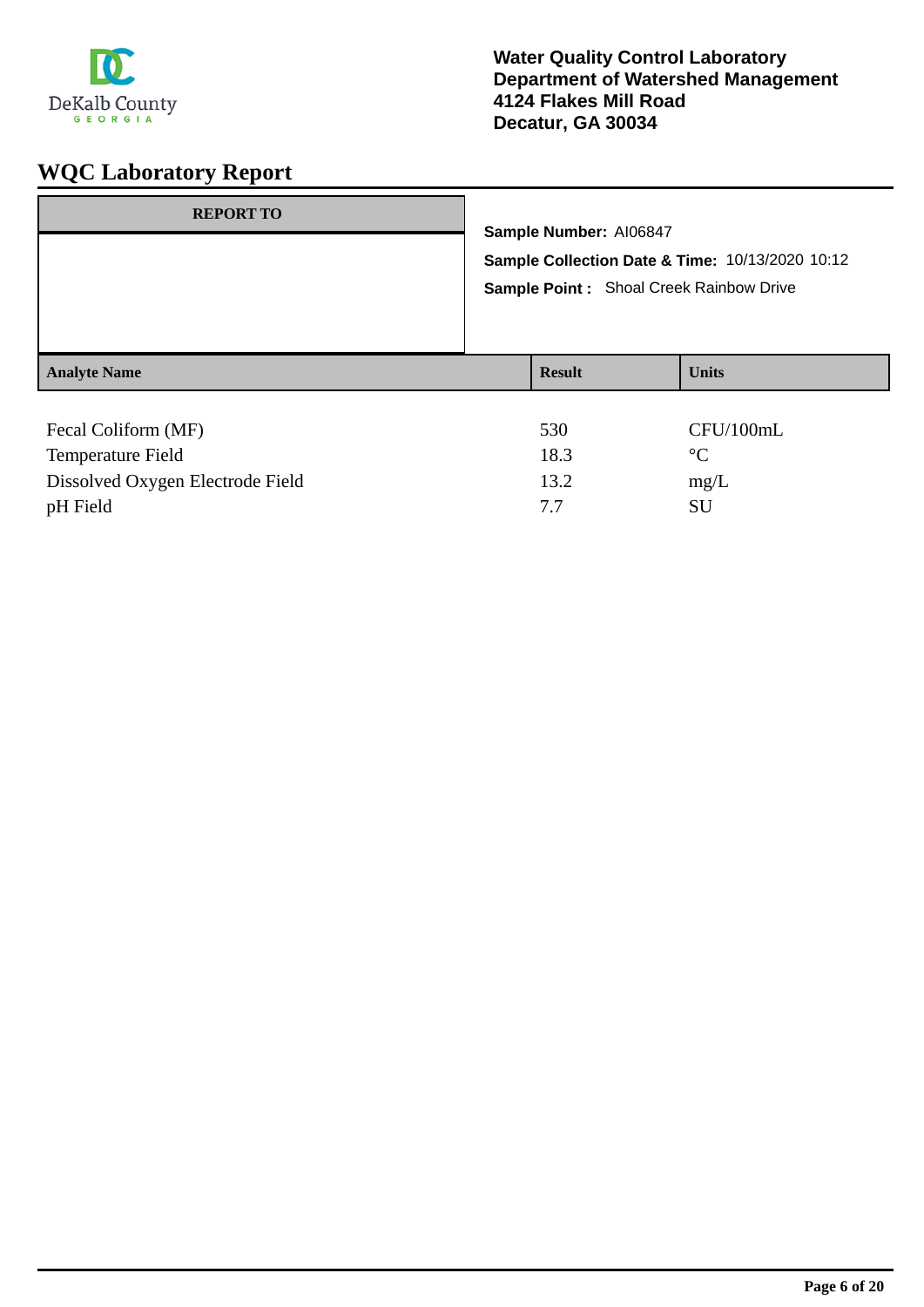

| <b>REPORT TO</b>    | Sample Number: AI06848<br>Sample Collection Date & Time: 10/13/2020 10:30<br>Sample Point: Snapfinger Creek at Hwy 12 |               |                 |
|---------------------|-----------------------------------------------------------------------------------------------------------------------|---------------|-----------------|
| <b>Analyte Name</b> |                                                                                                                       | <b>Result</b> | <b>Units</b>    |
| Fecal Coliform (MF) |                                                                                                                       | 4900          | CFU/100mL       |
| pH Field            |                                                                                                                       | 7.7           | SU              |
| Temperature Field   |                                                                                                                       | 18.7          | $\rm ^{\circ}C$ |

Dissolved Oxygen Electrode Field 10.8 mg/L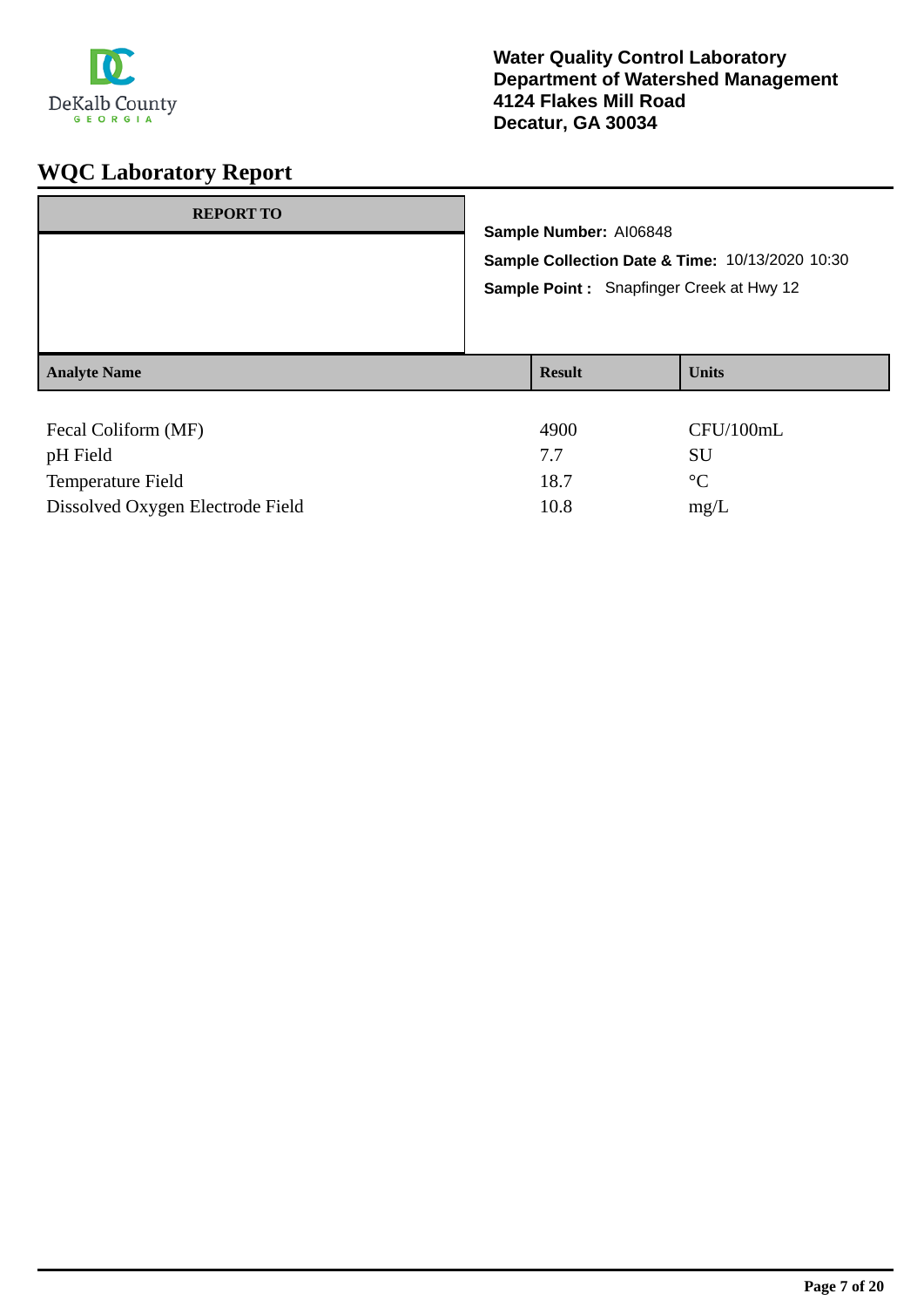

| <b>REPORT TO</b>    | Sample Number: AI06849 | Sample Collection Date & Time: 10/13/2020 09:00<br>Sample Point: Snapfinger Creek Dogwood Farms |
|---------------------|------------------------|-------------------------------------------------------------------------------------------------|
| <b>Analyte Name</b> | <b>Result</b>          | <b>Units</b>                                                                                    |
| Temperature Field   | 19.0                   | $\rm ^{\circ}C$                                                                                 |

| Dissolved Oxygen Electrode Field | 12.1 | mg/L      |
|----------------------------------|------|-----------|
| pH Field                         | 7.0  | SU        |
| Fecal Coliform (MF)              | 2500 | CFU/100mL |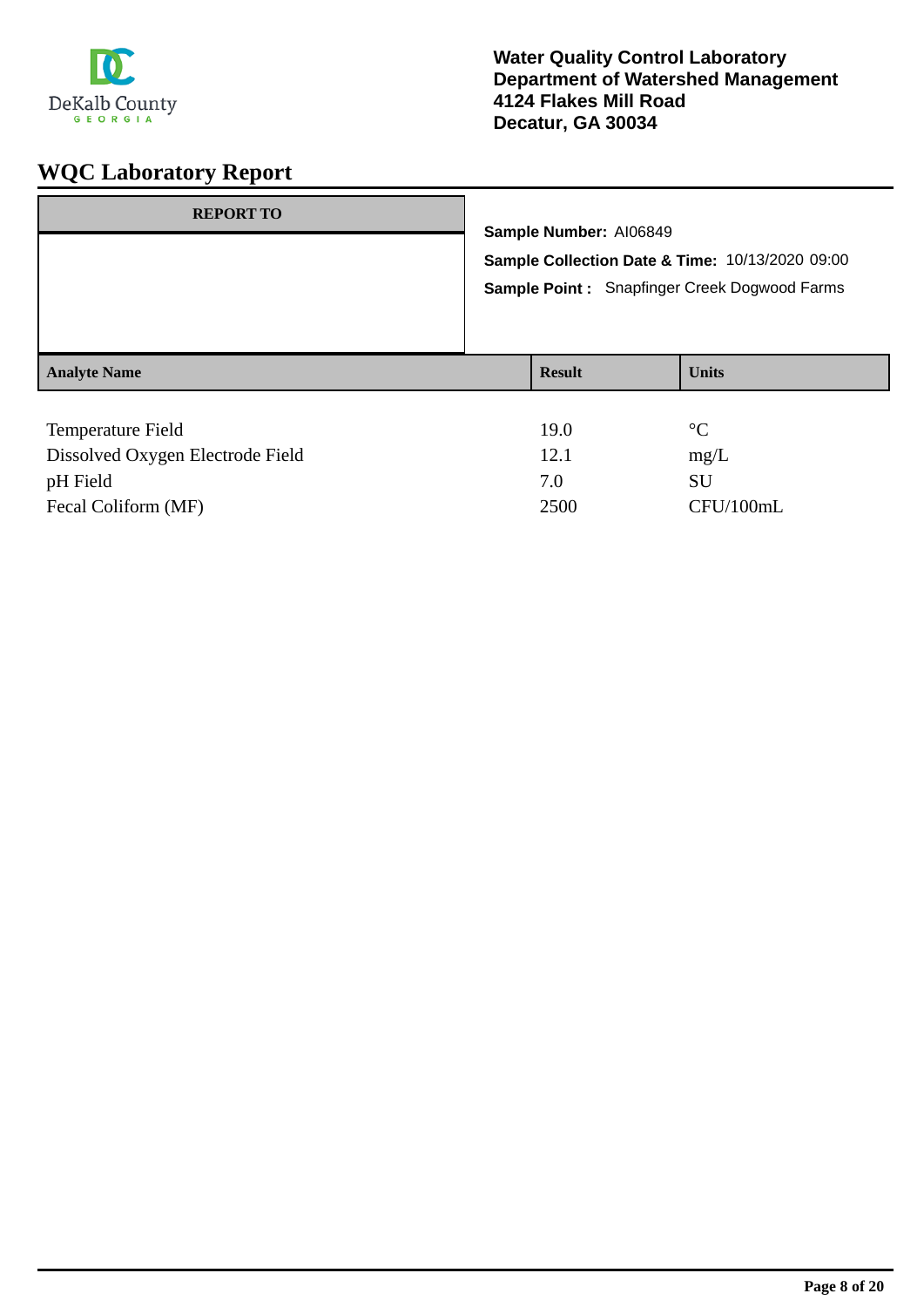

| <b>REPORT TO</b>         |  | Sample Number: AI06850<br>Sample Collection Date & Time: 10/13/2020 09:18<br>Sample Point: Shoal Creek Ga. Hwy 155 |                 |
|--------------------------|--|--------------------------------------------------------------------------------------------------------------------|-----------------|
|                          |  |                                                                                                                    |                 |
| <b>Analyte Name</b>      |  | <b>Result</b>                                                                                                      | <b>Units</b>    |
| <b>Temperature Field</b> |  | 18.6                                                                                                               | $\rm ^{\circ}C$ |

| Dissolved Oxygen Electrode Field | 11.3 | mg/L      |
|----------------------------------|------|-----------|
| pH Field                         | 73   | SU        |
| Fecal Coliform (MF)              | 2300 | CFU/100mL |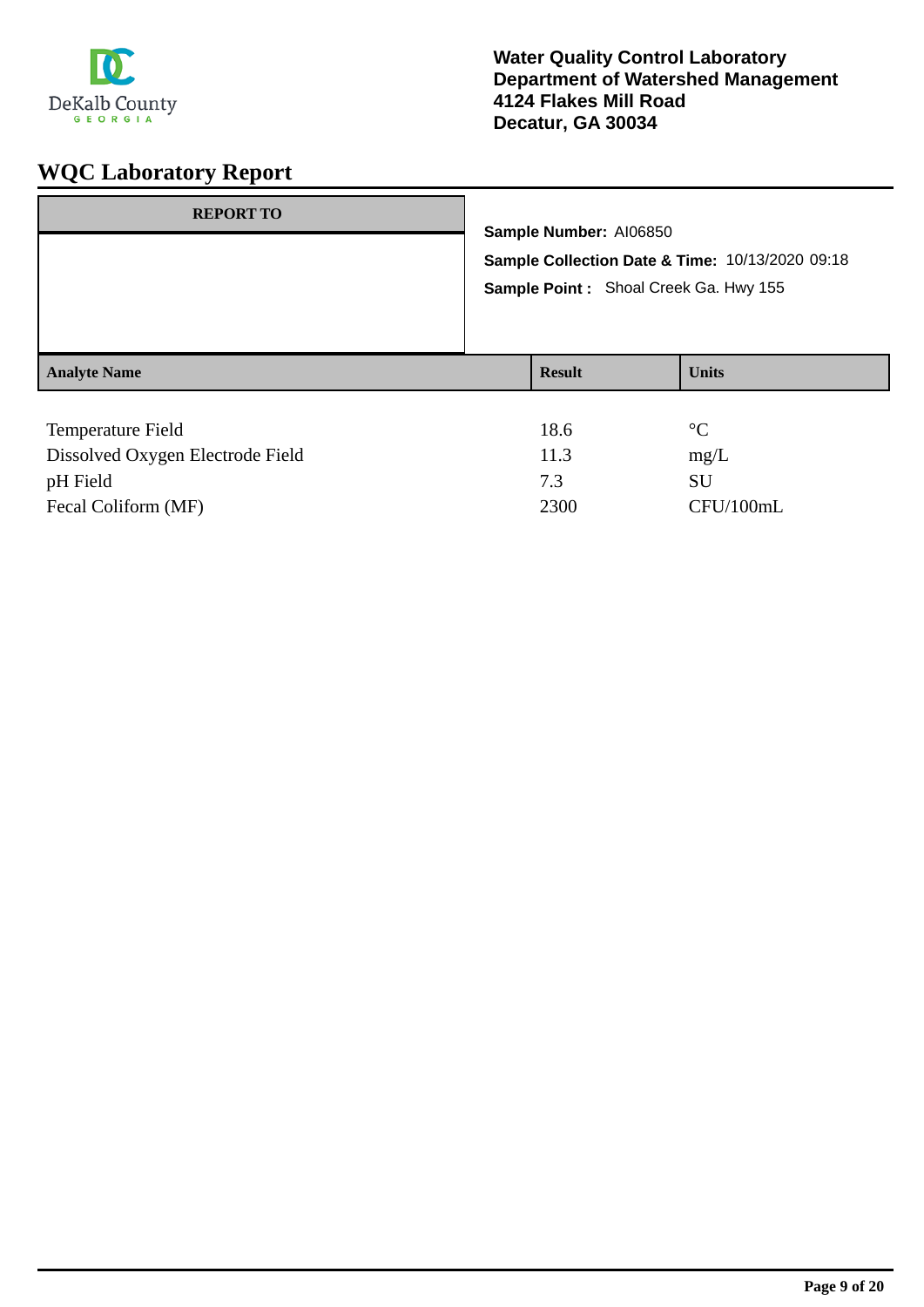

| <b>REPORT TO</b>    | Sample Number: AI06899<br>Sample Collection Date & Time: 10/14/2020 10:54<br><b>Sample Point: Nancy Creek Chamblee Dunwoody</b> |  |              |  |  |
|---------------------|---------------------------------------------------------------------------------------------------------------------------------|--|--------------|--|--|
|                     |                                                                                                                                 |  |              |  |  |
|                     |                                                                                                                                 |  |              |  |  |
|                     |                                                                                                                                 |  |              |  |  |
| <b>Analyte Name</b> | <b>Result</b>                                                                                                                   |  | <b>Units</b> |  |  |
|                     |                                                                                                                                 |  |              |  |  |
| Fecal Coliform (MF) | 420                                                                                                                             |  | CFU/100mL    |  |  |
| Tamparatura Eigld   | 11 $\Lambda$<br>$\Omega$                                                                                                        |  |              |  |  |

| <b>Temperature Field</b>         | 11.0 | $\circ$ |
|----------------------------------|------|---------|
|                                  |      |         |
| Dissolved Oxygen Electrode Field | 12.3 | mg/L    |
| pH Field                         | 7.6  | SU      |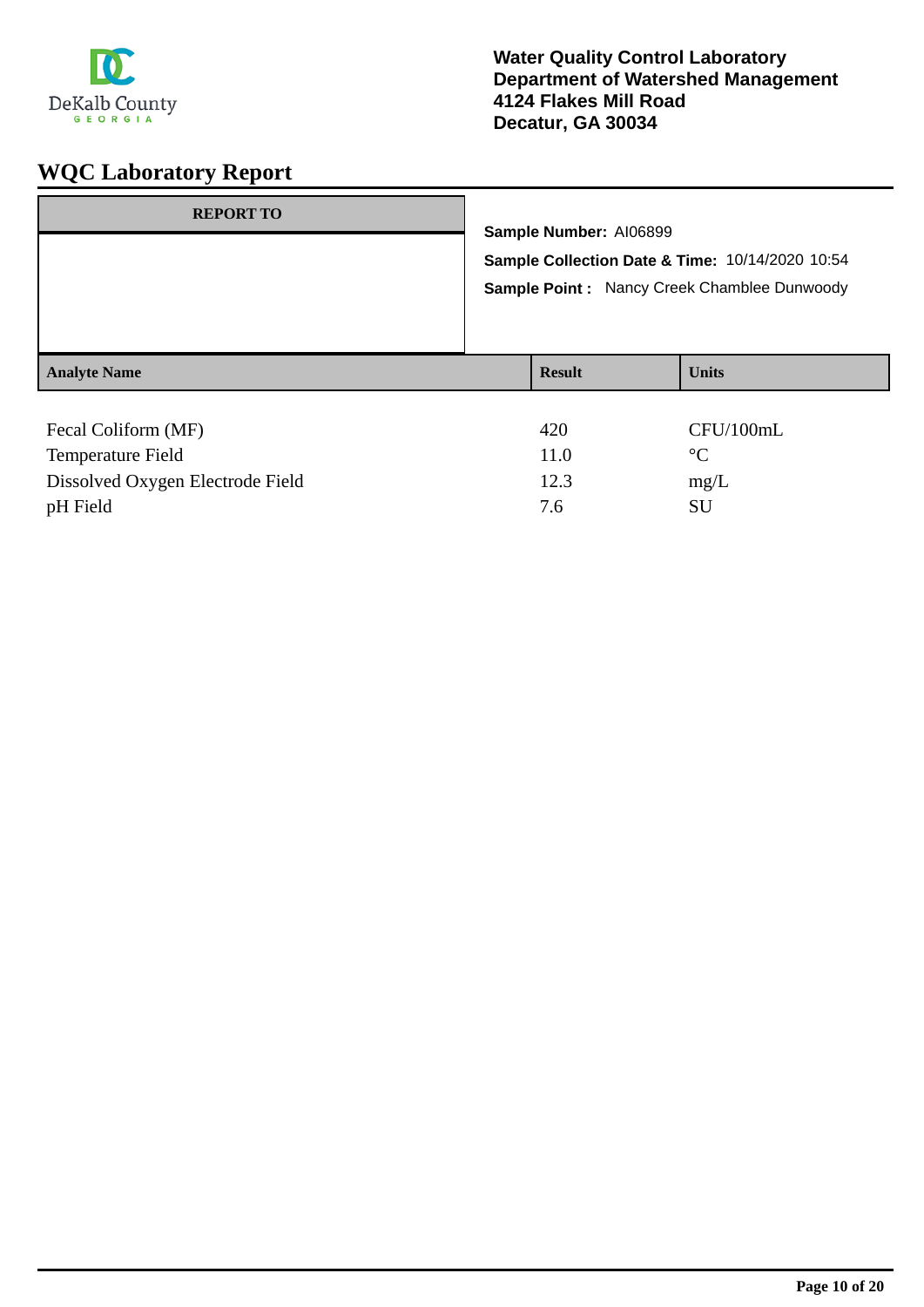

| <b>REPORT TO</b>    | Sample Number: AI06900<br>Sample Collection Date & Time: 10/14/2020 11:10<br>Sample Point: Nancy Creek Johnson Ferry |               |                 |
|---------------------|----------------------------------------------------------------------------------------------------------------------|---------------|-----------------|
| <b>Analyte Name</b> |                                                                                                                      | <b>Result</b> | <b>Units</b>    |
| Temperature Field   |                                                                                                                      | 16.9          | $\rm ^{\circ}C$ |

| Dissolved Oxygen Electrode Field | 10.8 | mg/L      |
|----------------------------------|------|-----------|
| pH Field                         |      | <b>SU</b> |
| Fecal Coliform (MF)              | 370  | CFU/100mL |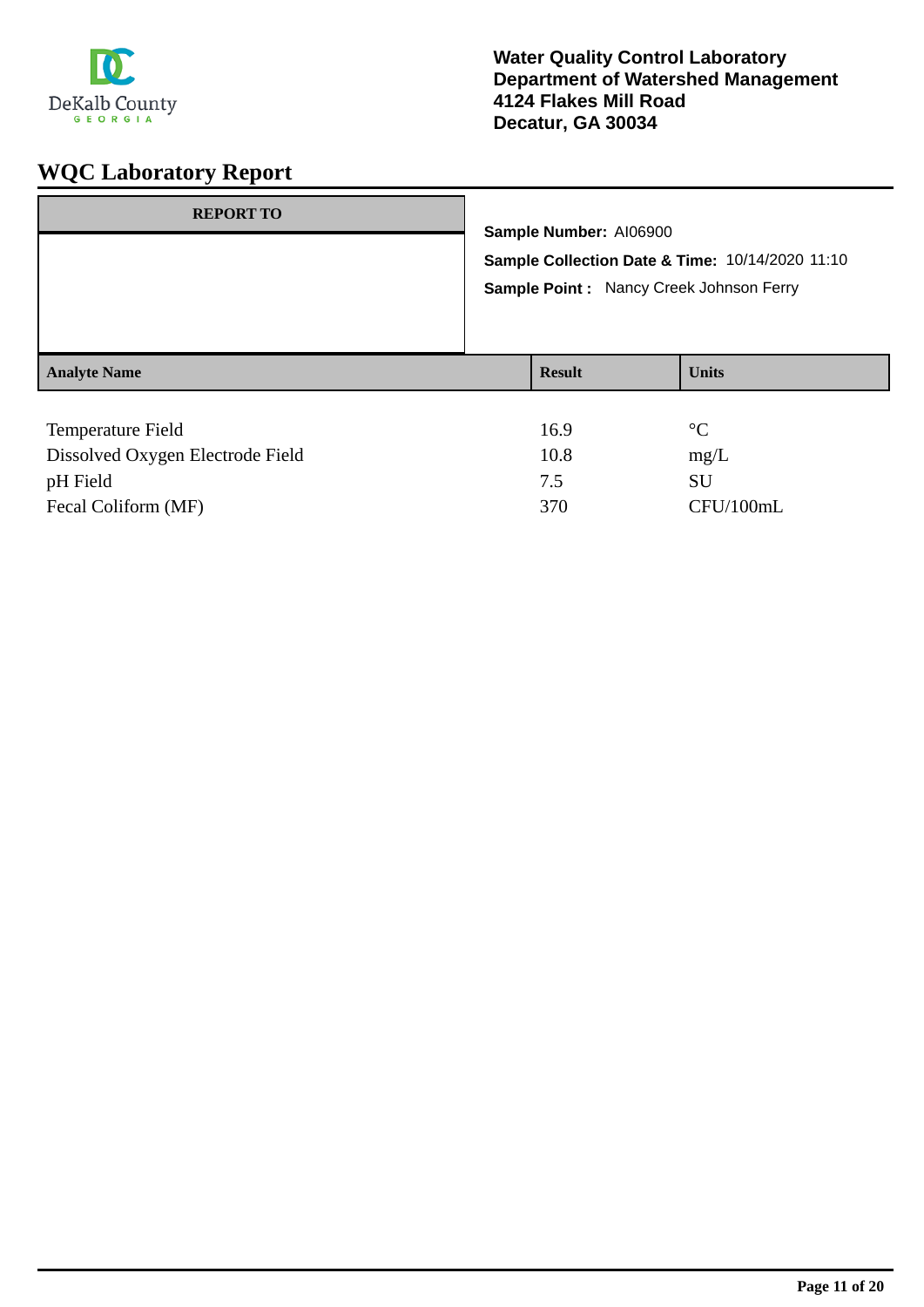

| <b>REPORT TO</b>    | Sample Number: AI06901<br>Sample Collection Date & Time: 10/14/2020 10:39<br>Sample Point : N. Fork Peachtree Pleasantdale |               |                 |
|---------------------|----------------------------------------------------------------------------------------------------------------------------|---------------|-----------------|
| <b>Analyte Name</b> |                                                                                                                            | <b>Result</b> | <b>Units</b>    |
| Temperature Field   |                                                                                                                            | 16.3          | $\rm ^{\circ}C$ |

| Dissolved Oxygen Electrode Field | 11.1 | mg/L      |
|----------------------------------|------|-----------|
| pH Field                         |      | SU        |
| Fecal Coliform (MF)              | 380  | CFU/100mL |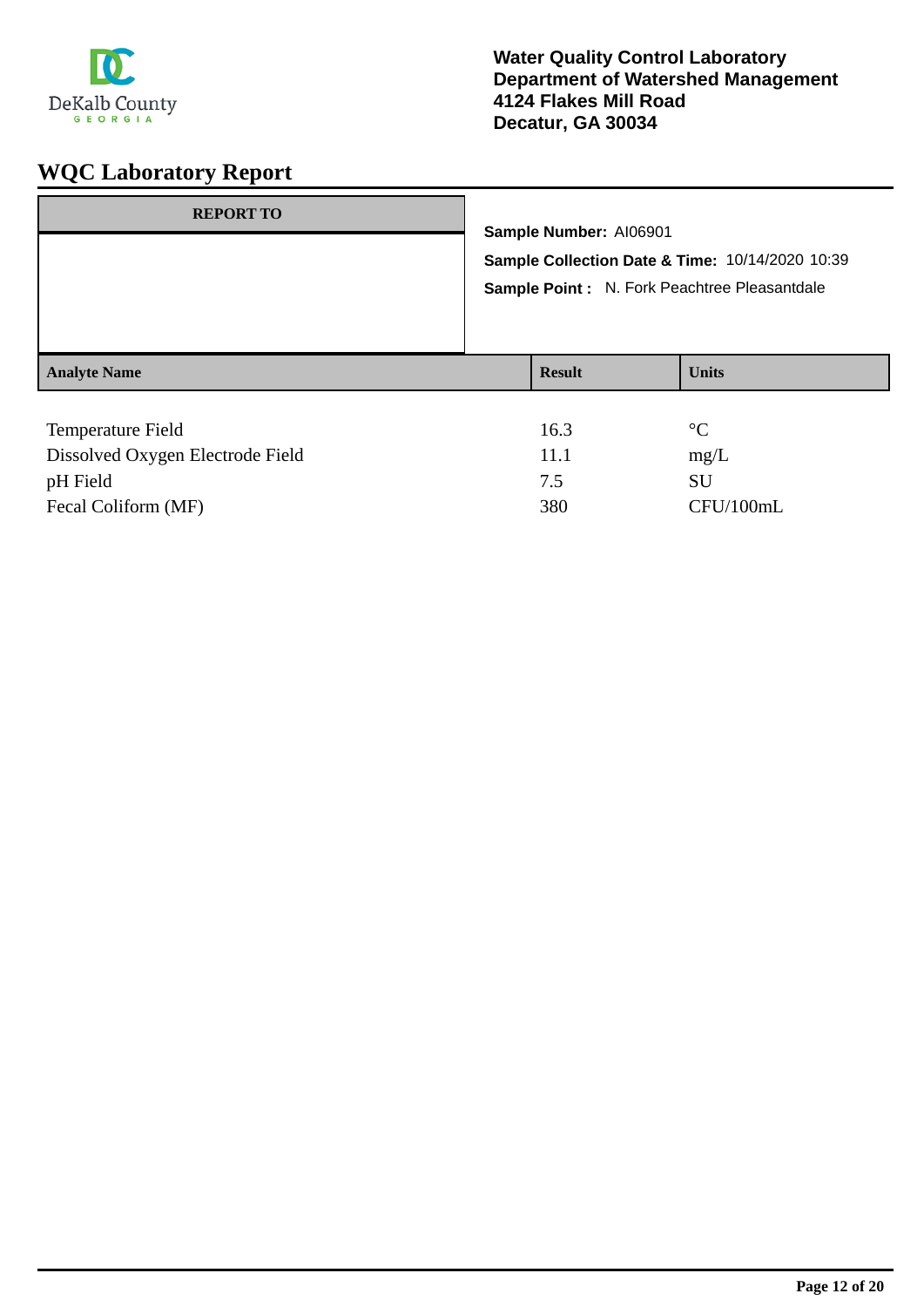

| <b>REPORT TO</b>                 | Sample Number: AI06902<br>Sample Collection Date & Time: 10/14/2020 11:30<br>Sample Point: N. Fork Peachtree Plaster Road |               |                   |
|----------------------------------|---------------------------------------------------------------------------------------------------------------------------|---------------|-------------------|
| <b>Analyte Name</b>              |                                                                                                                           | <b>Result</b> | <b>Units</b>      |
|                                  |                                                                                                                           | 11.6          |                   |
| Dissolved Oxygen Electrode Field |                                                                                                                           | 7.6           | mg/L<br><b>SU</b> |
| pH Field                         |                                                                                                                           |               |                   |
| <b>Temperature Field</b>         |                                                                                                                           | 16.9          | $\rm ^{\circ}C$   |

Fecal Coliform (MF) 300 CFU/100mL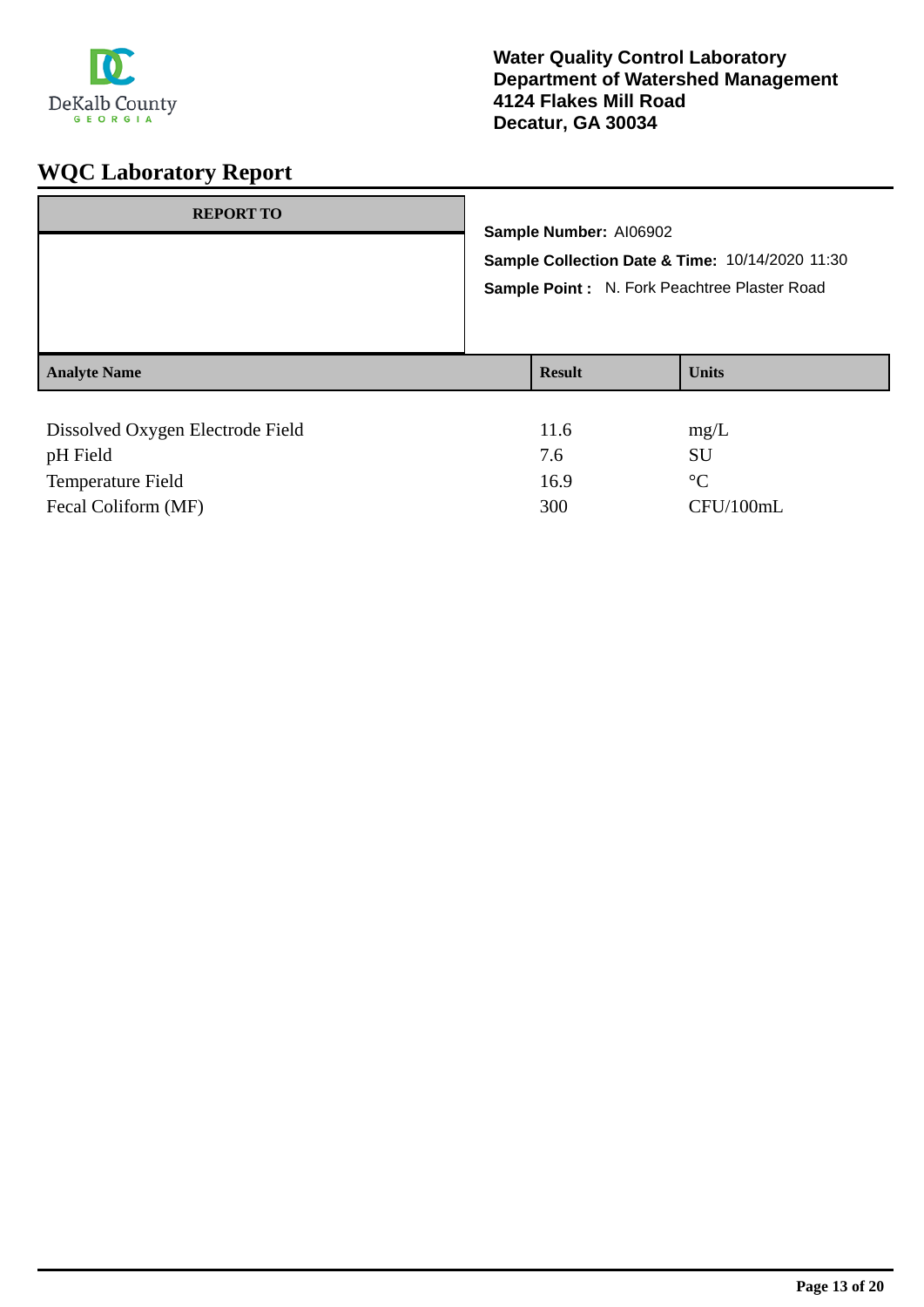

| <b>REPORT TO</b>         | Sample Number: AI06903<br>Sample Collection Date & Time: 10/14/2020 11:45<br>Sample Point: N. Fork Peachtree Creek HWY23 |               |                 |
|--------------------------|--------------------------------------------------------------------------------------------------------------------------|---------------|-----------------|
| <b>Analyte Name</b>      |                                                                                                                          | <b>Result</b> | <b>Units</b>    |
| <b>Temperature Field</b> |                                                                                                                          | 16.9          | $\rm ^{\circ}C$ |

| TUMPURATUL 1 JUNE                | 1 V J . J |           |
|----------------------------------|-----------|-----------|
| Dissolved Oxygen Electrode Field | 11.1      | mg/L      |
| pH Field                         |           | SU        |
| Fecal Coliform (MF)              | 470       | CFU/100mL |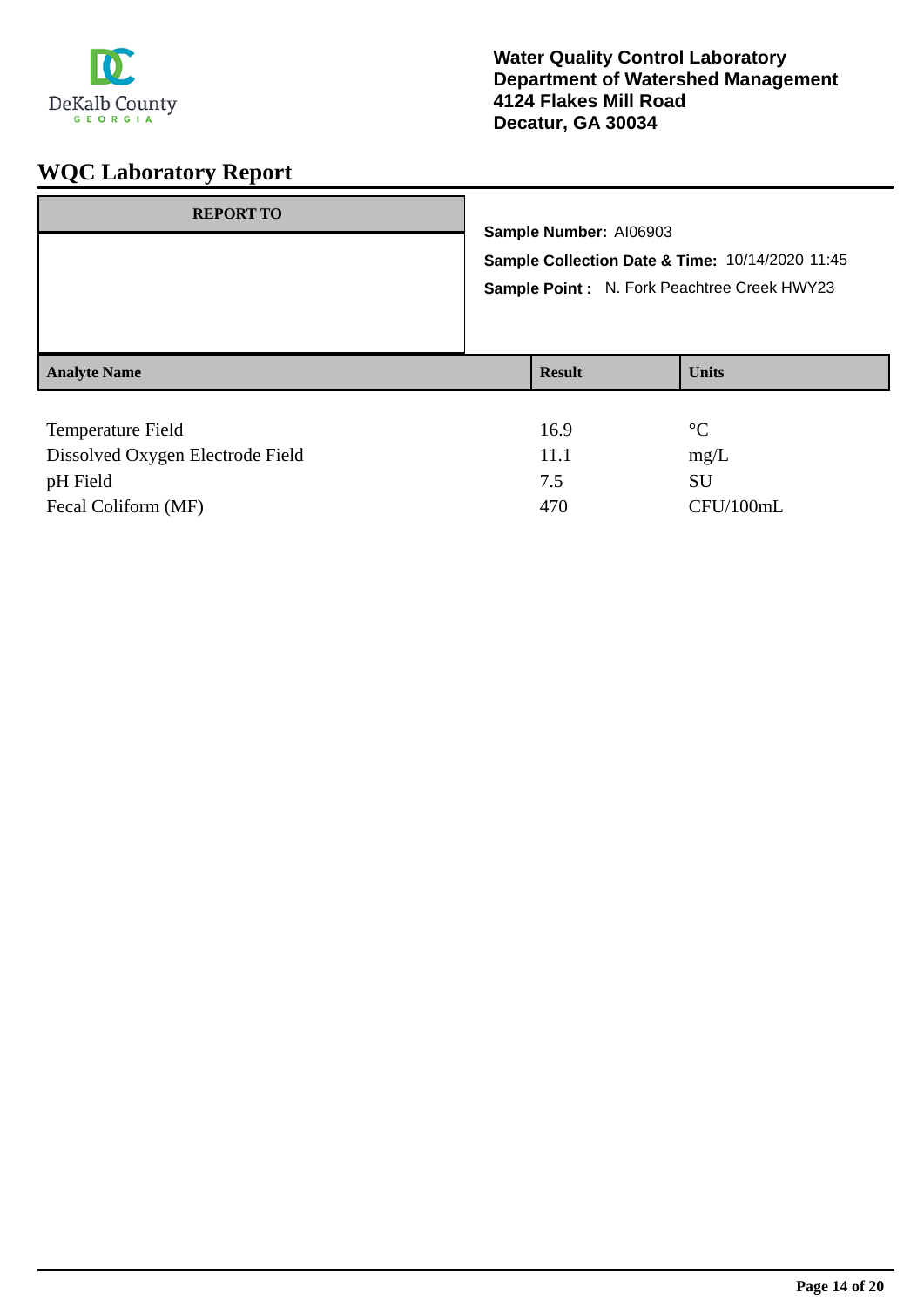

| <b>REPORT TO</b>                                                                     | Sample Number: AI06904<br>Sample Collection Date & Time: 10/14/2020 11:57<br>Sample Point: S Fork Peachtree Creek Johnson |                       |                           |
|--------------------------------------------------------------------------------------|---------------------------------------------------------------------------------------------------------------------------|-----------------------|---------------------------|
| <b>Analyte Name</b>                                                                  |                                                                                                                           | <b>Result</b>         | <b>Units</b>              |
| Temperature Field<br>$\mathbf{r}$ and $\mathbf{r}$ and $\mathbf{r}$ and $\mathbf{r}$ |                                                                                                                           | 17.4<br>$\sim$ $\sim$ | $\rm ^{\circ}C$<br>$\sim$ |

| Dissolved Oxygen Electrode Field | 10.7 | mg/L      |
|----------------------------------|------|-----------|
| pH Field                         | 7.6  | SU        |
| Fecal Coliform (MF)              | 140  | CFU/100mL |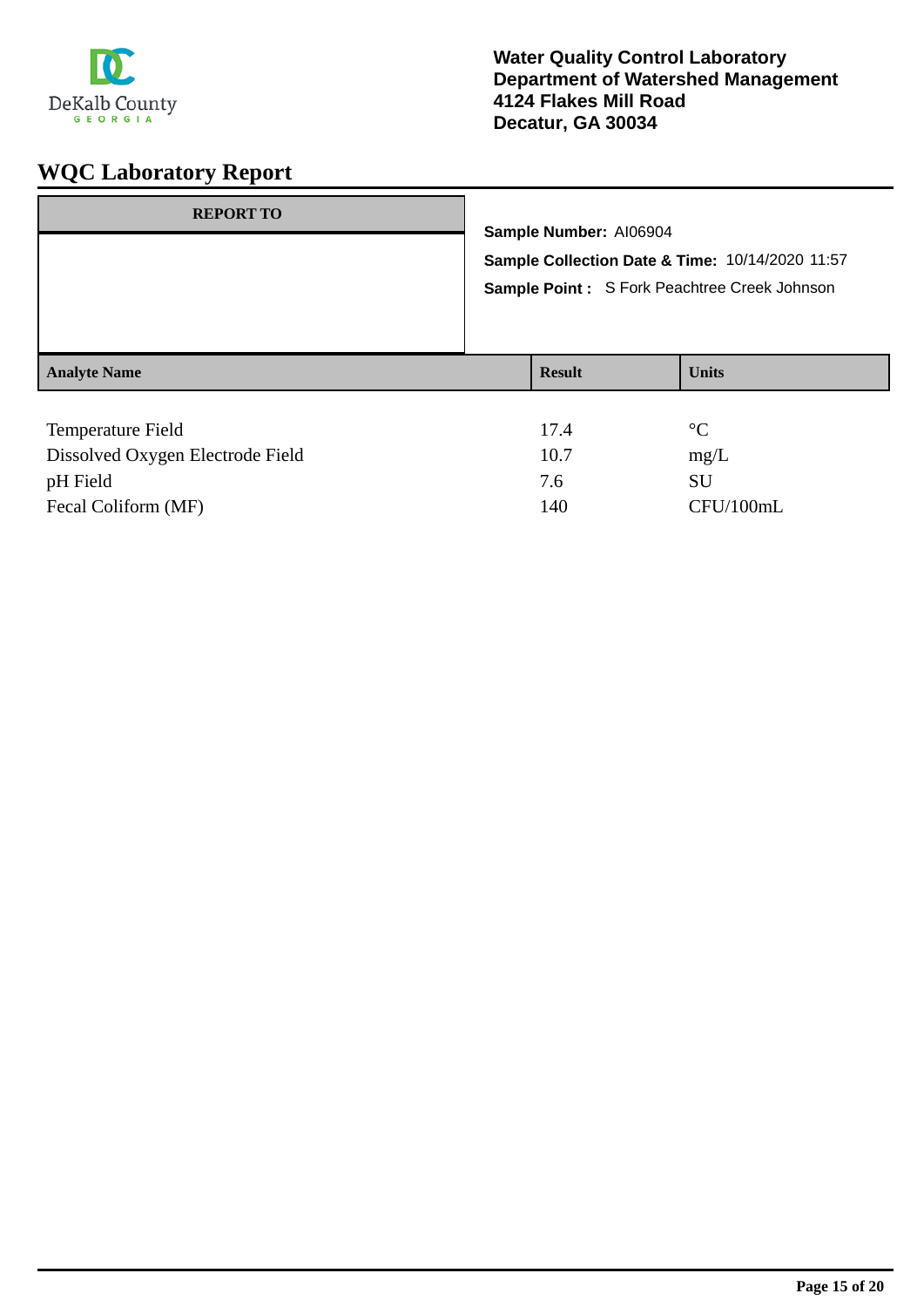

| <b>REPORT TO</b>    | Sample Number: AI06905<br>Sample Collection Date & Time: 10/14/2020 09:53<br>Sample Point: S. Fork Peachtree Ck: Casa Dr |                                    |  |  |  |
|---------------------|--------------------------------------------------------------------------------------------------------------------------|------------------------------------|--|--|--|
|                     |                                                                                                                          |                                    |  |  |  |
|                     |                                                                                                                          |                                    |  |  |  |
|                     |                                                                                                                          |                                    |  |  |  |
|                     |                                                                                                                          |                                    |  |  |  |
| <b>Analyte Name</b> | <b>Result</b>                                                                                                            | <b>Units</b>                       |  |  |  |
|                     |                                                                                                                          |                                    |  |  |  |
| pH Field            | 7.2                                                                                                                      | <b>SU</b>                          |  |  |  |
|                     | $\sim$ $\sim$                                                                                                            | $\sim$ $\sim$ $\sim$ $\sim$ $\sim$ |  |  |  |

| Fecal Coliform (MF)              | 480  | CFU/100mL   |
|----------------------------------|------|-------------|
| Temperature Field                | 15.1 | $\circ$     |
| Dissolved Oxygen Electrode Field | 10.6 | $m\Omega/L$ |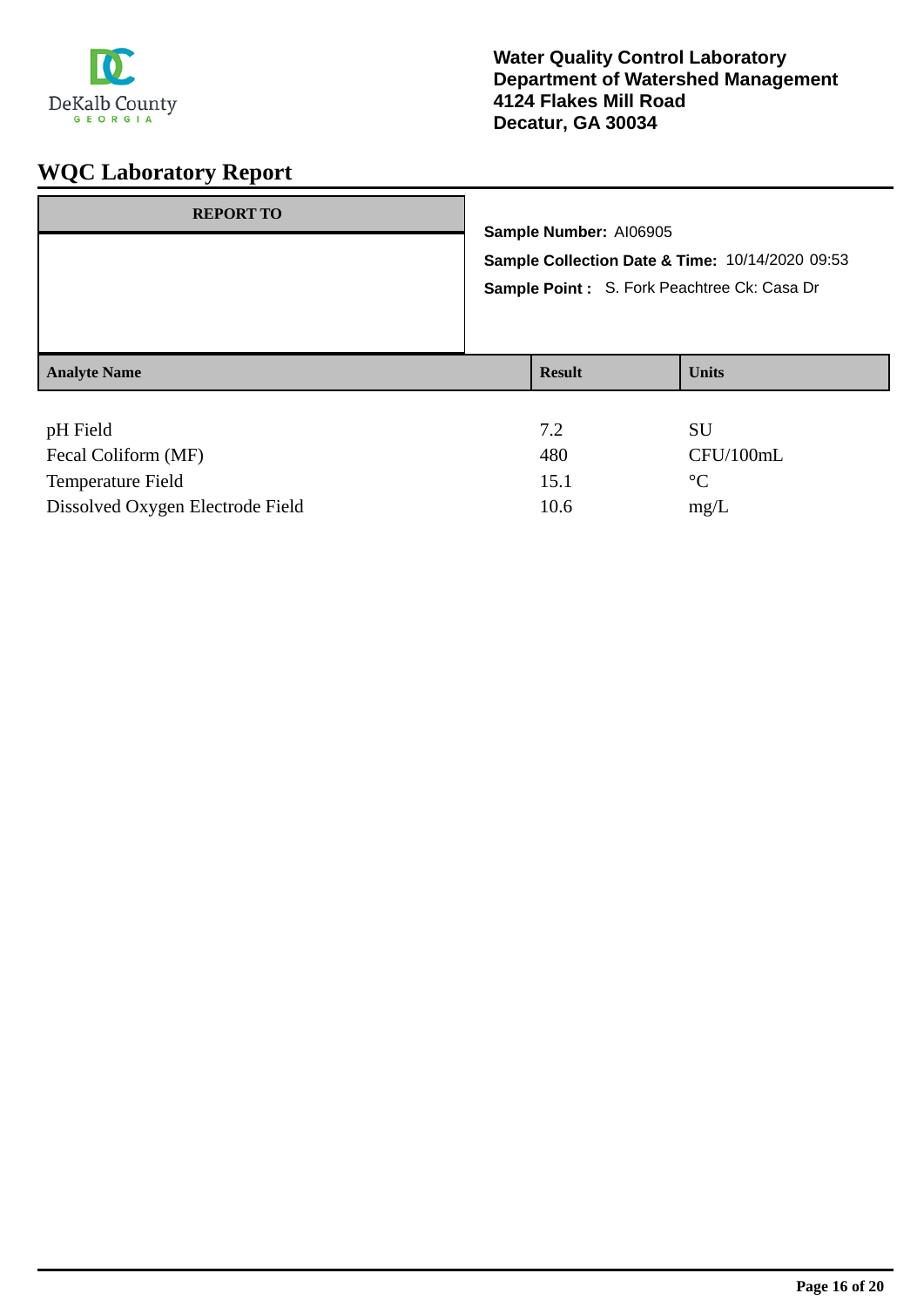

| <b>REPORT TO</b>    | Sample Number: Al07042<br>Sample Collection Date & Time: 10/16/2020 13:36<br>Sample Point: Stephenson Creek at N. Goddard Rd |               |              |
|---------------------|------------------------------------------------------------------------------------------------------------------------------|---------------|--------------|
| <b>Analyte Name</b> |                                                                                                                              | <b>Result</b> | <b>Units</b> |
| Tamparatura Eigld   |                                                                                                                              | 171           | $\circ$      |

| <b>Temperature Field</b>         | 17.1 | $\rm ^{\circ}C$ |
|----------------------------------|------|-----------------|
| pH Field                         | 7.2  | SU              |
| <b>Conductivity Field</b>        | 42   | umhos           |
| Dissolved Oxygen Electrode Field | 12.0 | mg/L            |
| Turbidity - Field                | 3.9  | <b>NTU</b>      |
| Fecal Coliform (MF)              | 320  | CFU/100mL       |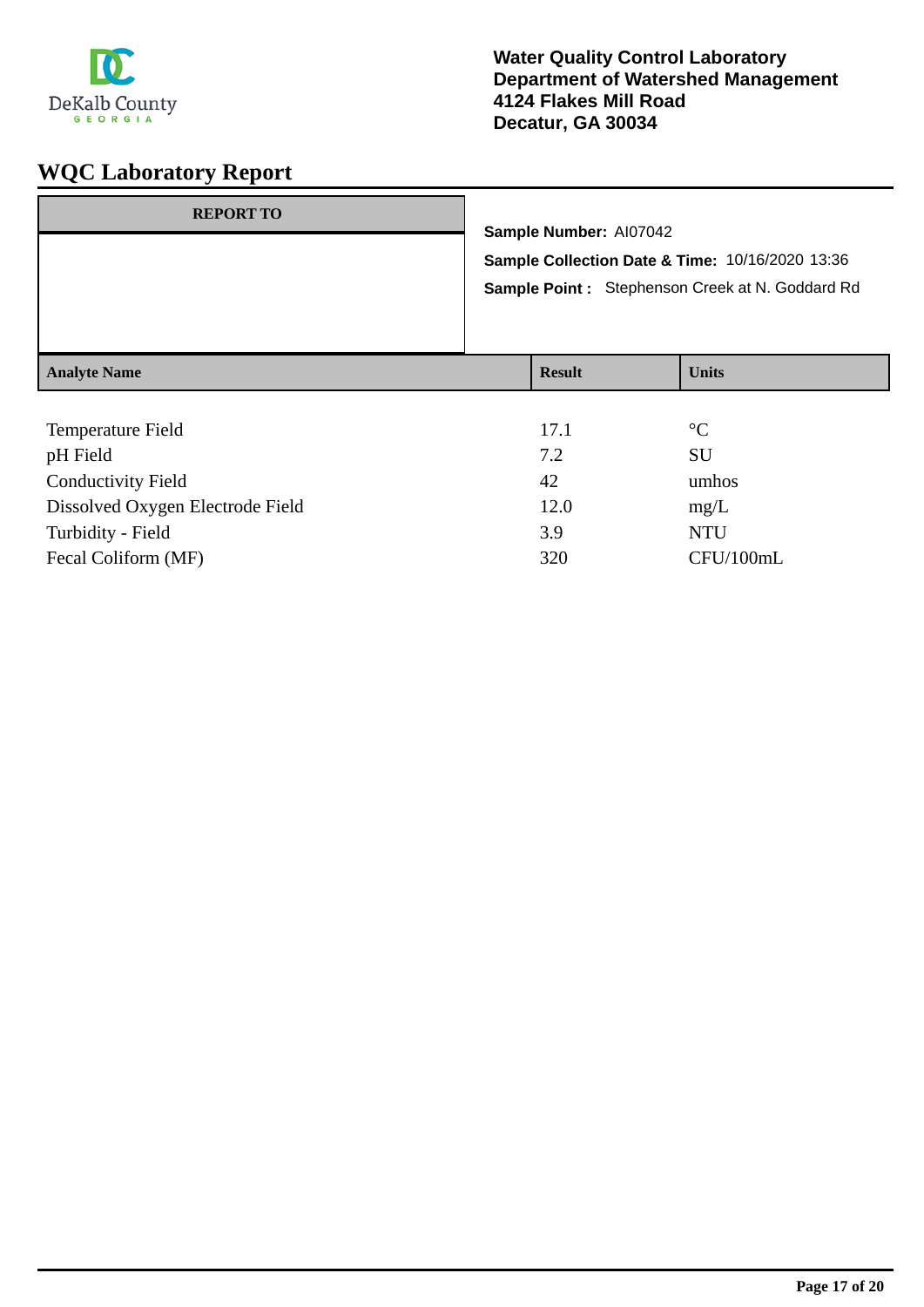

| <b>REPORT TO</b>                 | Sample Number: Al07043<br>Sample Collection Date & Time: 10/16/2020 13:17<br><b>Sample Point:</b> Fecal monitoring site on Hayden Quarry |     |              |  |
|----------------------------------|------------------------------------------------------------------------------------------------------------------------------------------|-----|--------------|--|
|                                  |                                                                                                                                          | Rd. |              |  |
| <b>Analyte Name</b>              | <b>Result</b>                                                                                                                            |     | <b>Units</b> |  |
|                                  |                                                                                                                                          |     |              |  |
| Dissolved Oxygen Electrode Field | 9.8                                                                                                                                      |     | mg/L         |  |
| Turbidity - Field                | 9.4                                                                                                                                      |     | <b>NTU</b>   |  |
| Fecal Coliform (MF)              | 900                                                                                                                                      |     | CFU/100mL    |  |
| <b>Conductivity Field</b>        | 93                                                                                                                                       |     | umhos        |  |

pH Field SU Temperature Field 17.9 °C

**Page 18 of 20**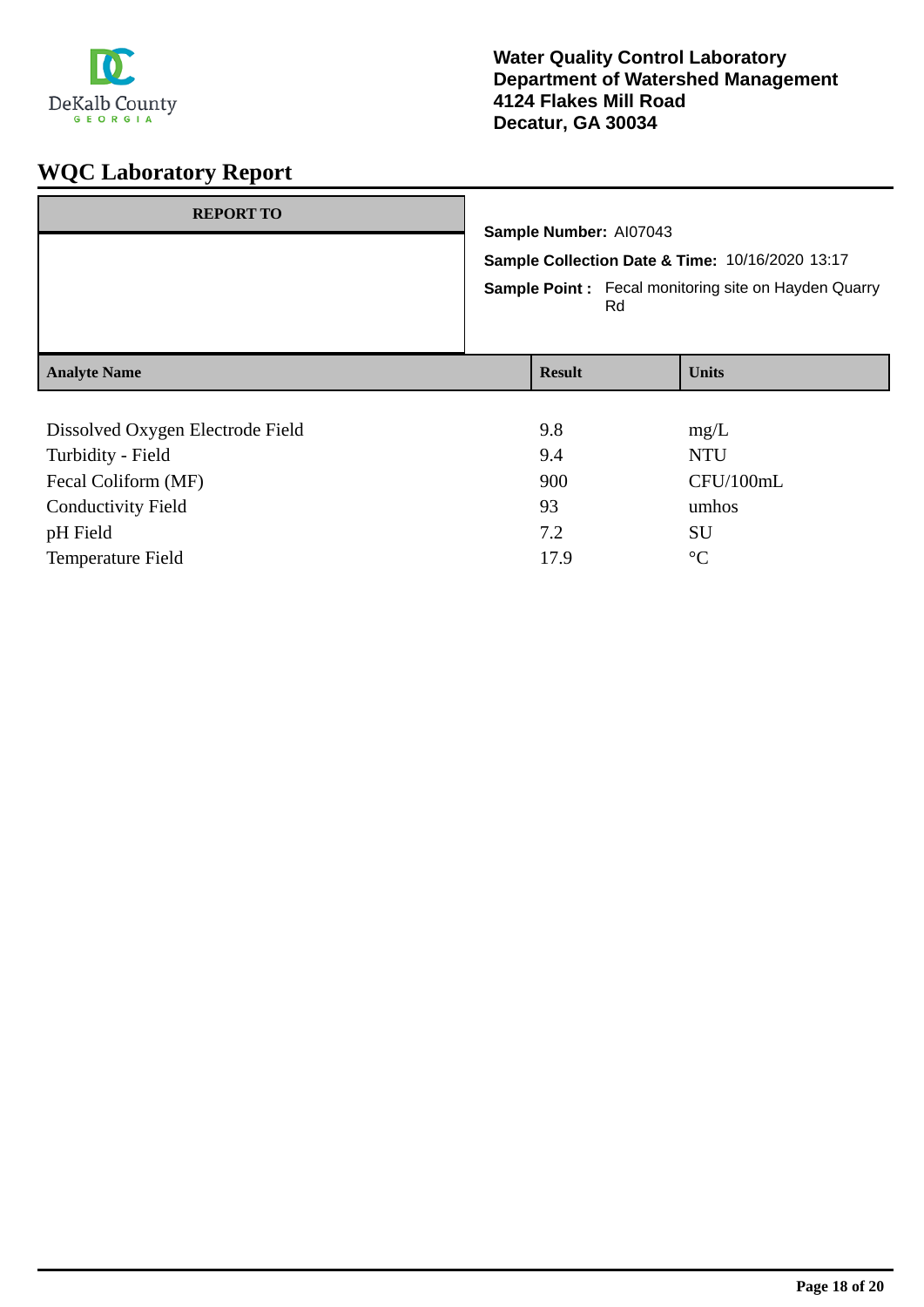

## **Water Quality Control Laboratory Department of Watershed Management 4124 Flakes Mill Road Decatur, GA 30034**

| <b>REPORT TO</b>    | Sample Number: AI07064<br>Sample Collection Date & Time: 10/16/2020 10:45<br><b>Sample Point:</b> Fecal monitoring site at Antebellum Dr. |               |              |
|---------------------|-------------------------------------------------------------------------------------------------------------------------------------------|---------------|--------------|
| <b>Analyte Name</b> |                                                                                                                                           | <b>Result</b> | <b>Units</b> |
|                     |                                                                                                                                           |               |              |

| pH Field                         | 7.6   | SU              |
|----------------------------------|-------|-----------------|
| <b>Conductivity Field</b>        | 141.1 | umhos           |
| Fecal Coliform (MF)              | 310   | CFU/100mL       |
| Dissolved Oxygen Electrode Field | 8.7   | mg/L            |
| Turbidity - Field                | 5.1   | <b>NTU</b>      |
| <b>Temperature Field</b>         | 16.9  | $\rm ^{\circ}C$ |